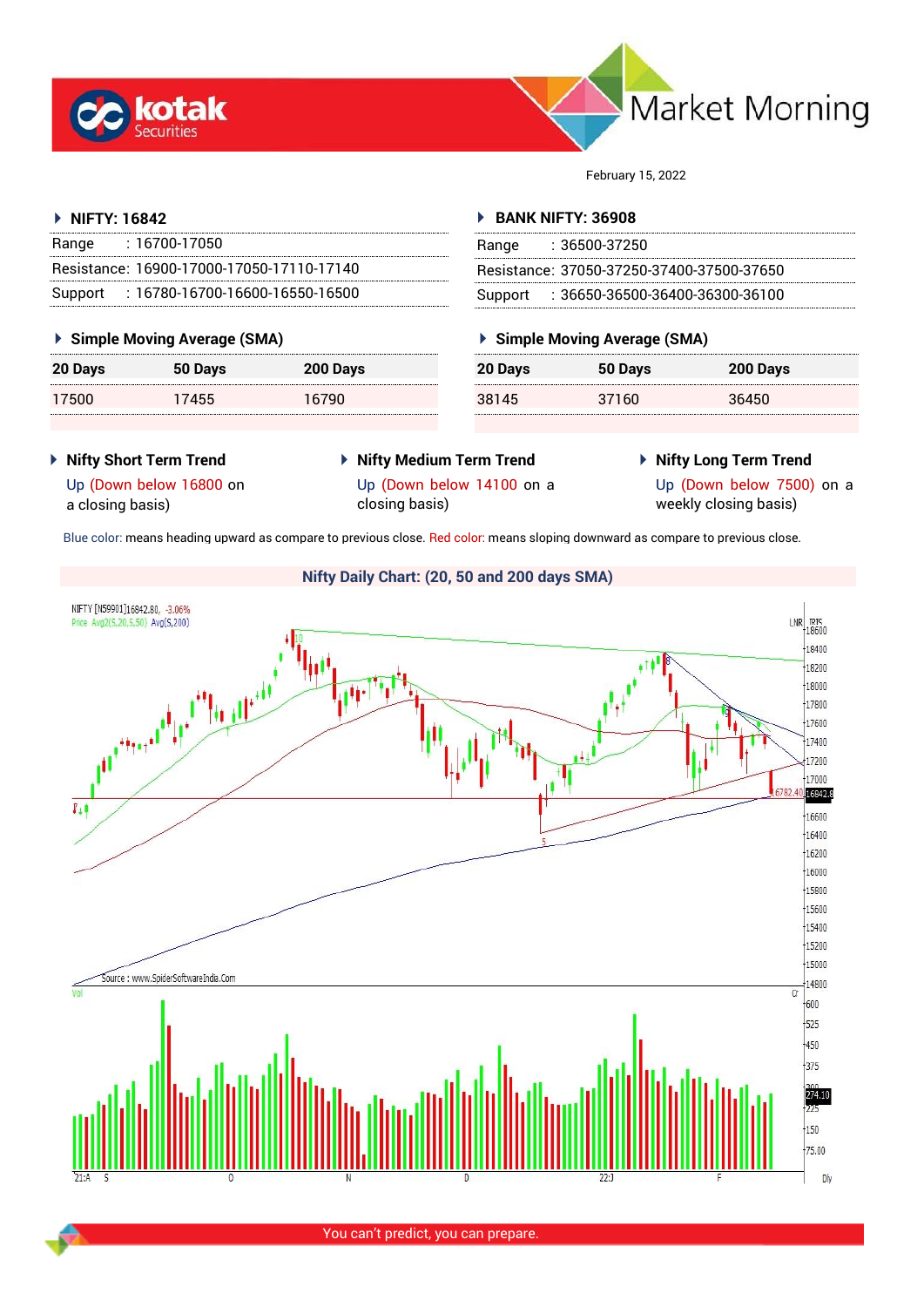#### **Market Analysis**

whereas the Sensex was down by 1800 points. Due to weak global markets, geopolitical tension and rising crude **Nifty/Sensex Daily View:** On Monday, the market witnessed a sharp selloff. The nifty shed over 560 points oil prices concerns, the benchmark indices opened with a gap down and post weak opening witnessed selling pressure throughout the day. Among Sectors, all the major sectoral indices were trading in the red. However, PSU Banks index lost the most, shed over 5 per cent. Technically, Nifty/ Sensex has formed a bearish gap down candlestick formation, which suggest further weakness from current levels. Direction wise, now the nifty is trading near 200 day SMA level and as long as the Nifty trading below 17050/57000 the chances of hitting 16750- 16700/ 56100 and 16550-16400/55800 would turn bright. On the flip side, a fresh pullback rally is possible only after the dismissal of 17050/57000 levels.

#### **RATING SCALE (PRIVATE CLIENT GROUP)**

| <b>BUY</b>             |     | $-$ A condition that indicates a good time to buy a stock. The exact circumstances of the signal will be determined by the indicator that an<br>analyst is using. |
|------------------------|-----|-------------------------------------------------------------------------------------------------------------------------------------------------------------------|
| <b>SELL</b>            | $-$ | A condition that indicates a good time to sell a stock. The exact circumstances of the signal will be determined by the indicator that an<br>analyst is using.    |
| <b>Stop Loss Order</b> | $-$ | An instruction to the broker to buy or sell stock when it trades beyond a specified price. They serve to either protect your profits or<br>limit your losses.     |

#### **FUNDAMENTAL RESEARCH TEAM (PRIVATE CLIENT GROUP)**

Head of Research Auto & Auto Ancillary Transportation, Paints, FMCG Banking & Finance [shrikant.chouhan@kotak.com](mailto:shrikant.chouhan@kotak.com) arun.agarwal@kotak.com agarwal.amit@kotak.com Hemali.Dhame@kotak.com

**Jatin Damania Purvi Shah Rini Mehta K. Kathirvelu** Metals & Mining, Midcap Pharmaceuticals Research Associate Support Executive jatin.damania@kotak.com [purvi.shah@kotak.com](mailto:purvi.shah@kotak.com) rini.mehta@kotak.com [k.kathirvelu@kotak.com](mailto:k.kathirvelu@kotak.com)

**Sumit Pokharna** Pankaj Kumar Oil and Gas, Information Tech Construction, Capital Goods & Midcaps sumit.pokharna@kotak.com pankajr.kumar@kotak.com

+91 22 6218 5408 +91 22 6218 6443 +91 22 6218 6439 +91 22 6218 6433

+91 22 6218 6438 +91 22 6218 6434

**Shrikant Chouhan Arun Agarwal Amit Agarwal, CFA Hemali Dhame**

+91 22 6218 6440 +91 22 6218 6432 +91 80801 97299 +91 22 6218 6427

## **TECHNICAL RESEARCH TEAM (PRIVATE CLIENT GROUP)**

[shrikant.chouhan@kotak.com](mailto:shrikant.chouhan@kotak.com) [amol.athawale@kotak.com](mailto:amol.athawale@kotak.com) Research Associate +91 22 6218 5408 +91 20 6620 3350 [sayed.haider@kotak.com](mailto:sayed.haider@kotak.com)

**Shrikant Chouhan**<br>**Amol Athawale Athawale Chomes and athawale @kotak com Besearch Ass** 

+91 22 62185498

## **DERIVATIVES RESEARCH TEAM (PRIVATE CLIENT GROUP)**

+91 22 6218 5497 +91 33 6615 6273

**Sahaj Agrawal Prashanth Lalu Prasenjit Biswas, CMT, CFTe** [sahaj.agrawal@kotak.com](mailto:sahaj.agrawal@kotak.com) [prashanth.lalu@kotak.com](mailto:prashanth.lalu@kotak.com) [prasenjit.biswas@kotak.com](mailto:prasenjit.biswas@kotak.com)